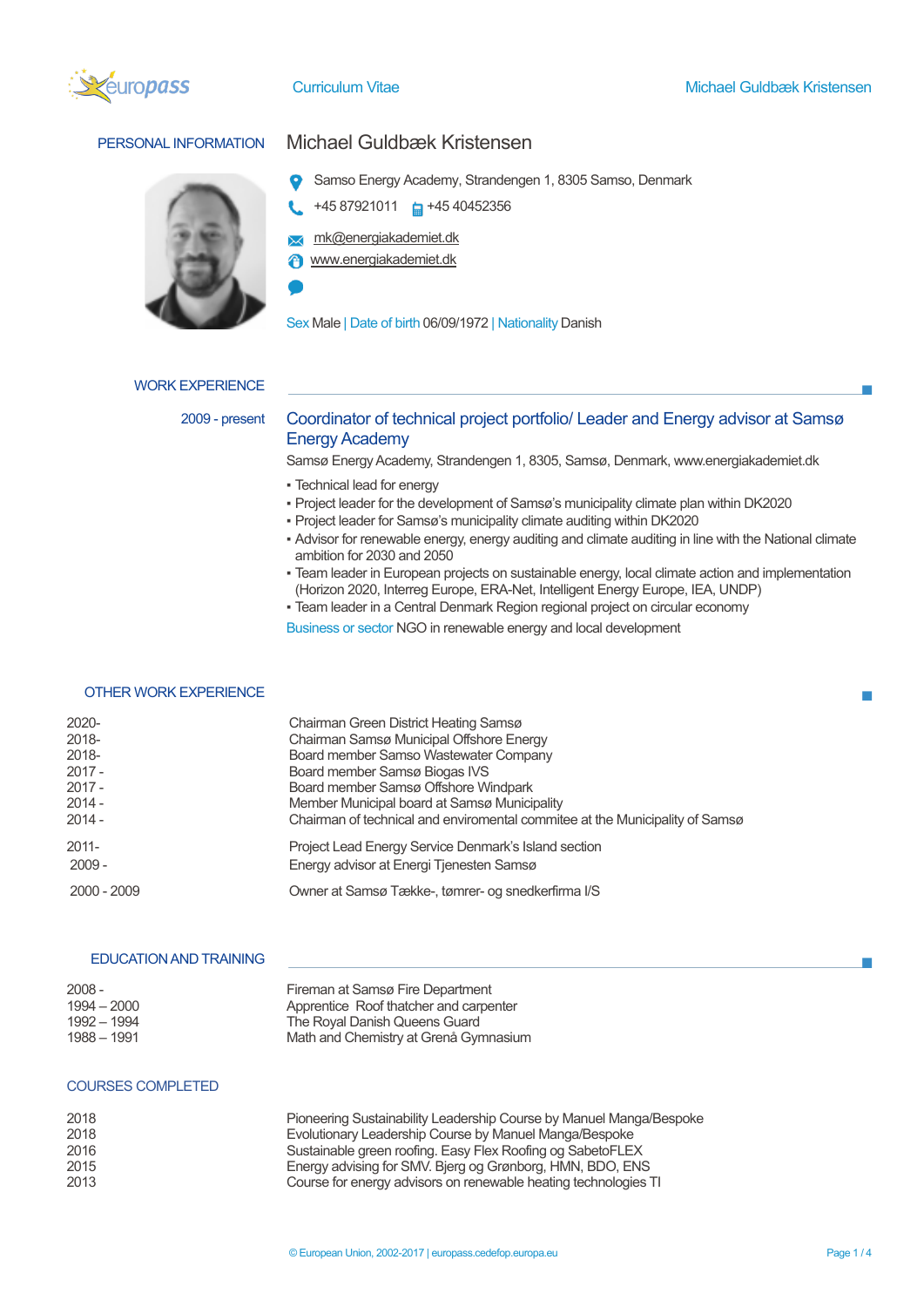

 $\blacksquare$ 

| 2012 | Course on new insulation materials. EnergiTjenesten             |
|------|-----------------------------------------------------------------|
| 2011 | Energy renovation legislation and recommendations, ET           |
| 2011 | Course on small-scale windmills. EnergiTjenesten                |
| 2011 | Heatspumps. TI, EnergiTjenesten                                 |
| 2011 | Energy efficiency in buildings. FURGY                           |
| 2011 | Insulation-proofing, moisture control and construction quidance |
| 2011 | Course on advising on heat pumps. EnergiTjenesten               |
| 2011 | Energy renovations of detached homes NFB/ET                     |
| 2010 | Course on BR10. Aalborg Universitet                             |
| 2010 | Technical course on insulating materials. Rockwool (ET)         |
| 2010 | Technical course on heat pumps. Nilan EnergiTjenesten (ET)      |
| 2009 | Energy advisory. Teknologisk Institut                           |
| 2009 | Course on energy legislation and calculations. EnergiTjenesten  |
| 2009 | Course in window glazing material and heat loss EnergiTjenesten |

### PERSONAL SKILLS

| Mother tongue(s)                                                                                      | Danish                                                                                                                                                                                                                                                                                                                                                                                                                                                                                                                             |                  |                                       |                   |                    |
|-------------------------------------------------------------------------------------------------------|------------------------------------------------------------------------------------------------------------------------------------------------------------------------------------------------------------------------------------------------------------------------------------------------------------------------------------------------------------------------------------------------------------------------------------------------------------------------------------------------------------------------------------|------------------|---------------------------------------|-------------------|--------------------|
| Other language(s)                                                                                     | <b>UNDERSTANDING</b>                                                                                                                                                                                                                                                                                                                                                                                                                                                                                                               |                  | <b>SPEAKING</b>                       |                   | <b>WRITING</b>     |
|                                                                                                       | Listening                                                                                                                                                                                                                                                                                                                                                                                                                                                                                                                          | Reading          | Spoken interaction                    | Spoken production |                    |
| English                                                                                               | C <sub>1</sub>                                                                                                                                                                                                                                                                                                                                                                                                                                                                                                                     | C <sub>1</sub>   | C <sub>1</sub>                        | C <sub>1</sub>    | C <sub>1</sub>     |
| German                                                                                                | A <sub>1</sub>                                                                                                                                                                                                                                                                                                                                                                                                                                                                                                                     | A1               | A <sub>1</sub>                        | A1                | A <sub>1</sub>     |
|                                                                                                       |                                                                                                                                                                                                                                                                                                                                                                                                                                                                                                                                    |                  |                                       |                   |                    |
|                                                                                                       | Levels: A1/A2: Basic user - B1/B2: Independent user - C1/C2 Proficient user<br>Common European Framework of Reference for Languages                                                                                                                                                                                                                                                                                                                                                                                                |                  |                                       |                   |                    |
| <b>Communication skills</b>                                                                           | Very good communication skills through my work at Samsø Energy Academy as a coordinator of<br>technical project portfolio, team leader and speaker in events and conferences<br>Experience in translation of climate policy and plans into practical action and implementation<br>Experience in community engagement processes and stakeholders and citizens involvement, on<br>Samsø and in the EU, gained and demonstrated throughout the implementation of National and EU<br>funded projects on Samsø (see project list below) |                  |                                       |                   |                    |
| Organisational / managerial skills                                                                    | Leadership (currently responsible for the technical team and project portfolio at Samsø Energy<br>Academy<br>Project leadership and management of services delivery to Central Denmark Region and other public<br>authorities                                                                                                                                                                                                                                                                                                      |                  |                                       |                   |                    |
| Job-related skills                                                                                    | Good knowledge of the climate auditing tool that was used by the municipality of Samsø and has<br>been adopted by Central Denmark Region<br>Good command of quality maintenance (currently responsible for the Energy Academy building)                                                                                                                                                                                                                                                                                            |                  |                                       |                   |                    |
| <b>Digital skills</b>                                                                                 | SELF-ASSESSMENT                                                                                                                                                                                                                                                                                                                                                                                                                                                                                                                    |                  |                                       |                   |                    |
|                                                                                                       | Information<br>processing                                                                                                                                                                                                                                                                                                                                                                                                                                                                                                          | Communication    | Content<br>creation                   | <b>Safety</b>     | Problem<br>solving |
|                                                                                                       | Independent user                                                                                                                                                                                                                                                                                                                                                                                                                                                                                                                   | Independent user | Independent user                      | Independent user  | Independent user   |
| Levels: Basic user - Independent user - Proficient user<br>Digital competences - Self-assessment grid |                                                                                                                                                                                                                                                                                                                                                                                                                                                                                                                                    |                  |                                       |                   |                    |
|                                                                                                       |                                                                                                                                                                                                                                                                                                                                                                                                                                                                                                                                    |                  | Replace with name of ICT-certificates |                   |                    |
|                                                                                                       | · good command of office suite (word processor, spread sheet, presentation software)                                                                                                                                                                                                                                                                                                                                                                                                                                               |                  |                                       |                   |                    |

▪ good command of photo editing software gained as an amateur photographer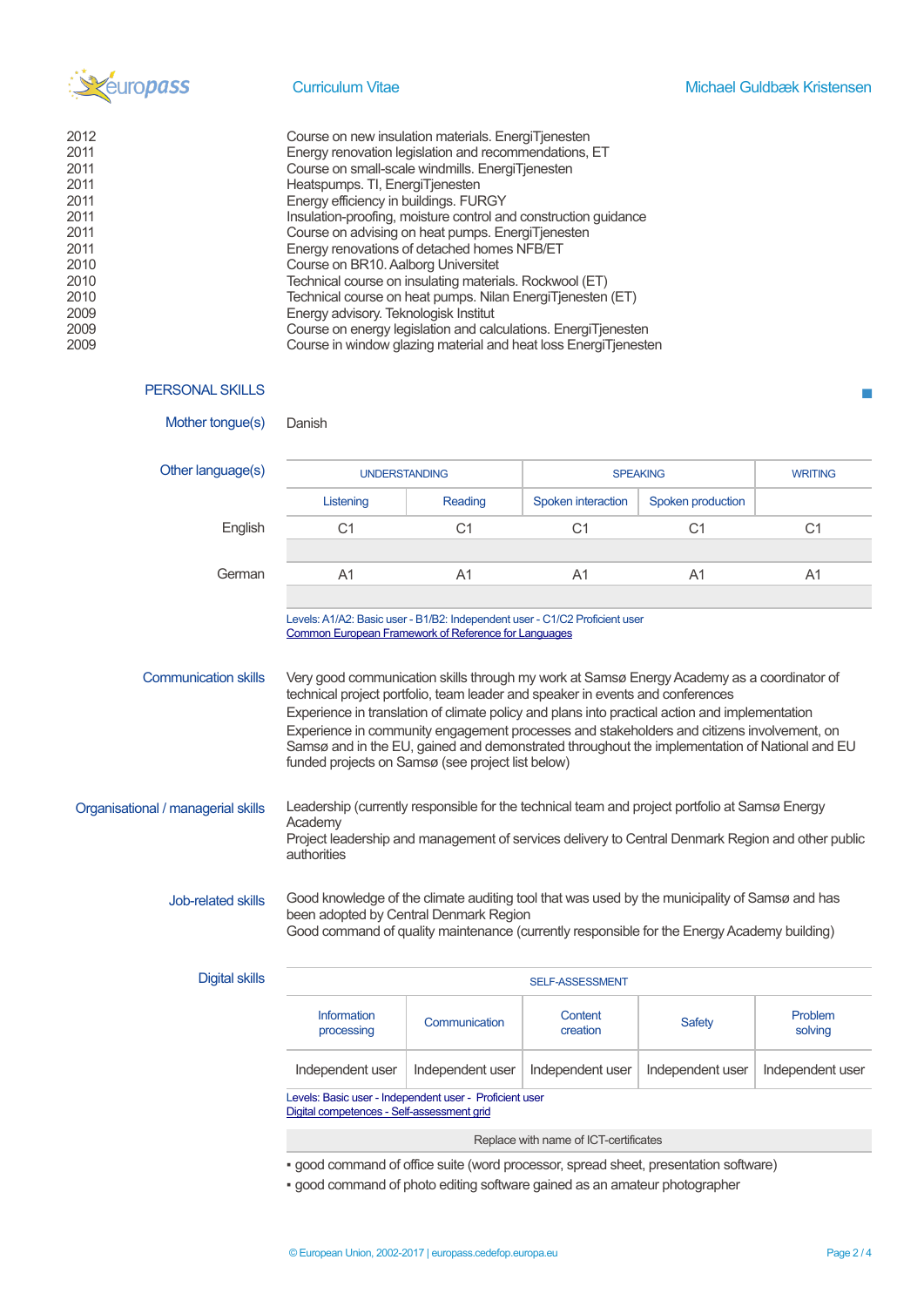

| <b>Other skills</b>           | • Chairman of the Green council on Samsø<br>- Chairman Tranebjerg Sports Club - Tranebjerg Idrætsforening<br>- Chairman Homeowner Association Bakken, Tranebjerg - Beboerforeningen Bakken<br>• Volunteer firefighter Samsø Rescue Corps                                                                           |                                                                                                                                                                                                                                                 |
|-------------------------------|--------------------------------------------------------------------------------------------------------------------------------------------------------------------------------------------------------------------------------------------------------------------------------------------------------------------|-------------------------------------------------------------------------------------------------------------------------------------------------------------------------------------------------------------------------------------------------|
| <b>Driving licence</b>        | A, B, BE in Denmark                                                                                                                                                                                                                                                                                                |                                                                                                                                                                                                                                                 |
| <b>ADDITIONAL INFORMATION</b> |                                                                                                                                                                                                                                                                                                                    |                                                                                                                                                                                                                                                 |
| <b>Publications</b>           | 2014: Household Energy Checks. International Journal of Engineering and Management 6 (2):<br>pp.<br>73-90. ISSN 0975-4490. Jantzen, J. & Kristensen, M. (2014)                                                                                                                                                     |                                                                                                                                                                                                                                                 |
|                               |                                                                                                                                                                                                                                                                                                                    | 2015: Biogas til transport - Feasibility Study of a biogas chain on Samsø                                                                                                                                                                       |
|                               |                                                                                                                                                                                                                                                                                                                    | 2017: Jantzen, J., Kristensen, M. & Christensen, T.H., 2017. Smart Energy for the End-User: A<br>Feasibility Study from Samso, Denmark. In Proc. 12th conf. on Sustainable Development of Energy,<br>Water and Environment Systems, SDEWES 2017 |
|                               |                                                                                                                                                                                                                                                                                                                    | 2018: Jantzen, J., Kristensen, M. & Christensen, T.H., 2018. Sociotechnical transition to smart energy:<br>The case of Samso 1997-2030. Energy Volume 162, 1 november 2018, Pages 20-34                                                         |
|                               | 2018: Østergaard, P. A., Jantzen, J, Marczinkowski H. A., Kristensen, M.: Business and<br>Socioeconomic Assessment of Introducing Heat Pumps with Heat Storage in Small-scale District<br>Heating Systems. In Proc. 13th conf. on Sustainable Development of Energy, Water and Environment<br>Systems, SDEWES 2018 |                                                                                                                                                                                                                                                 |
| Projects                      | $2020 - (2021)$                                                                                                                                                                                                                                                                                                    | Projectlead Samsø Energi Akademi<br>"Klima handleplan"<br>Clima Action Plan for Samsø<br>Client: Concito/Samsø Municipality                                                                                                                     |
|                               | $2020 - (2021)$                                                                                                                                                                                                                                                                                                    | Projectlead Samsø Energi Akademi<br>"Klimaregnskab"<br>Clima audit report for Samsø<br>Client: Central Region Denmark/Samsø Municipality                                                                                                        |
|                               | $2017 - 2019$                                                                                                                                                                                                                                                                                                      | Projectlead Samsø Energi Akademi<br>"Aktive Grønne Borgergrupper"<br>Mobilisation of elderly ressources for sustainable local societies.<br><b>Client: Velux Socialfond</b>                                                                     |
|                               | $2017 - (2021)$                                                                                                                                                                                                                                                                                                    | Projectlead: Samsø Energi Akademi<br>"SMILE"<br>Smart Grid pilotproject at Ballen Lystbåd- og Ballen Færgehavn<br>Client: EU Horizon 2020                                                                                                       |
|                               | $2017 - (2021)$                                                                                                                                                                                                                                                                                                    | Projectlead Samsø Energi Akademi<br>"Islands of Innovation"                                                                                                                                                                                     |
|                               | workshops                                                                                                                                                                                                                                                                                                          | Learning and exchanging good actions and experiences through<br><b>Client: Interreg Europe</b>                                                                                                                                                  |
|                               | $2017 - (2021)$                                                                                                                                                                                                                                                                                                    | Projectlead Samsø Energi Akademi<br>"Night Light"<br>Energy optimisation and awarenes<br>Client: Interreg Europe                                                                                                                                |
|                               | $2016 - 2018$                                                                                                                                                                                                                                                                                                      | Projectlead Samsø Energi Akademi<br>"MATCH"<br>Case descriptions for teaching<br>Client: ERA-Net                                                                                                                                                |